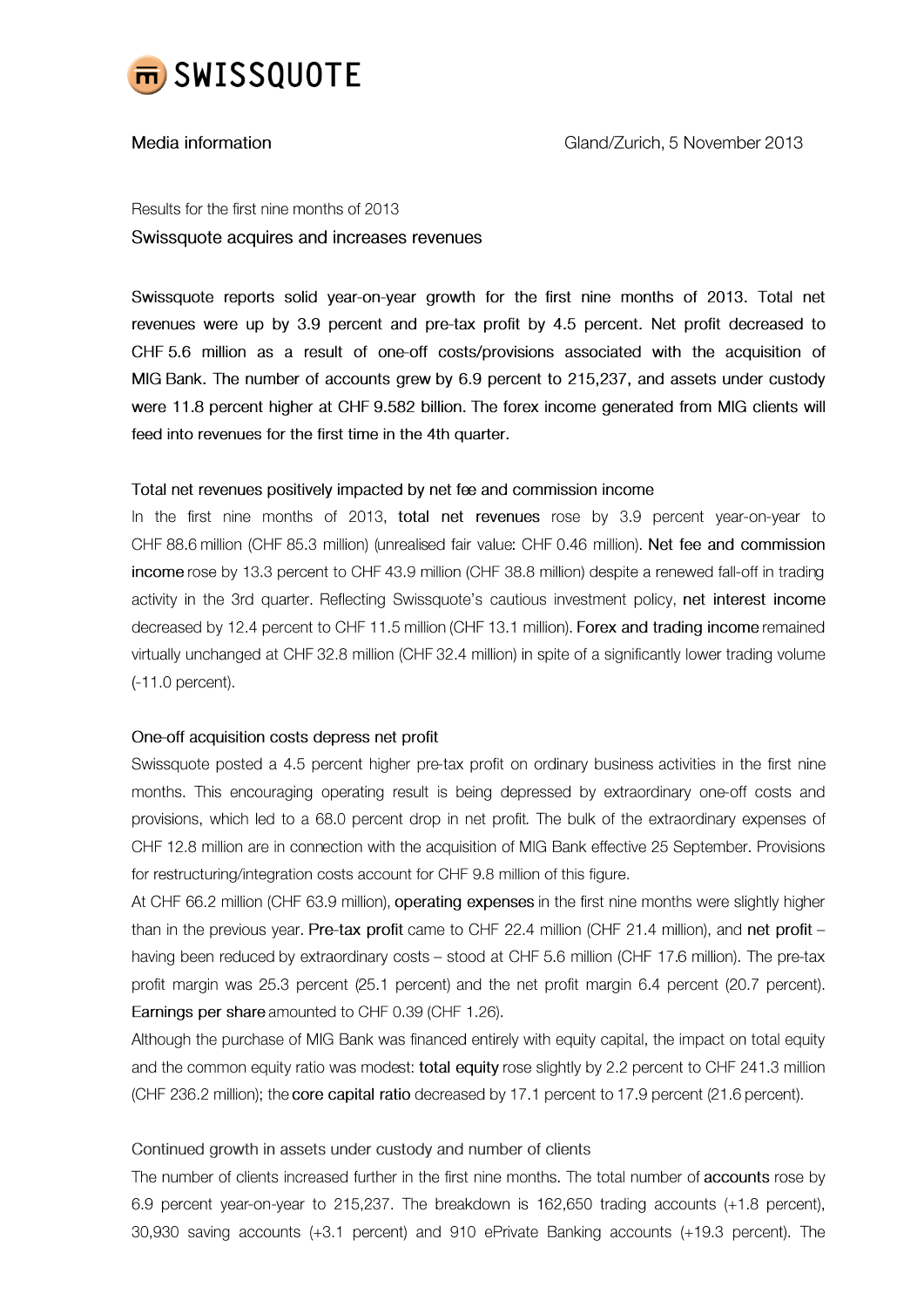

20,747 eForex accounts (+92.5 percent) include the 9,600 MIG clients. Compared with the previous year, assets under custody increased by 11.8 percent to CHF 9.582 billion (CHF 8.572 billion). As at 30 September, assets of CHF 8.621 billion were held in trading accounts, CHF 698.6 million in saving accounts, and CHF 30.2 million in ePrivate Banking accounts. Assets under custody held in eForex accounts (incl. CHF 138.1 million from MIG clients) amounted to CHF 232.3 million. Net new monies (without MIG) decreased by 37.8 percent year-on-year to CHF 500.5 million (CHF 805.3 million).

### MIG Bank to be completely merged with Swissquote Bank by end-2013

All MIG Bank client relationships will have been transferred to Swissquote Bank by the end of 2013. The MIG brand will cease to exist as of this date and all MIG products will be integrated into the Swissquote Bank range. The majority of MIG employees working in Lausanne will be offered positions at Swissquote's headquarters in Gland. The MIG offices in Lausanne will no longer be needed; those in Zurich (Bahnhofstrasse) are to be kept on and used to relieve Swissquote's Zurich premises on Schützengasse, which have become too small. MIG's branches in London and Hong Kong will be kept on by Swissquote and developed further. To date, MIG Bank reported annual revenues of approximately CHF 40 million. Swissquote aims to increase MIG's previous gross yield of approximately 10 percent to 25 percent in an initial phase.

The complete financial report for the first nine months of 2013 is available at: http://www.swissquote.ch - THE COMPANY/Investor Relations/Reporting

#### Swissquote - Banking.Self-made.

As a leading provider of online financial services, Swissquote offers innovative solutions and analysis tools to meet the wide range of demands and needs of its clients. As well as various online trading services, the user-friendly platform also provides solutions for eForex, ePrivate Banking, eMortgage and flexible saving accounts. In addition to a low-cost service for private clients, Swissquote also offers specialized services for independent asset managers and corporate clients.

Swissquote is quoted on the SIX Swiss Exchange (SQN) and holds a banking license. The company is subject to supervision by the Swiss Federal Financial Market Supervisory Authority (FINMA) and is a member of the Swiss Bankers Association.

#### For further information

Marc Bürki, CEO Swissquote Bank AG, Chemin de la Crétaux 33, CH-1196 Gland Tel. +41 22 999 98 50, mobile +41 79 413 41 45, marc.burki@swissquote.ch

Nadja Keller, Assistant to CEO Tel. +41 44 825 88 01, nadja.keller@swissquote.ch

### Agenda 2014

| 04.03.2014 | Presentation of 2013 results in Zurich (SIX Swiss Exchange)                           |
|------------|---------------------------------------------------------------------------------------|
| 06.05.2014 | Figures for the 1st quarter of 2014 (conference call)                                 |
| 07.05.2014 | Annual General Meeting in Zurich                                                      |
| 22.07.2014 | Figures for the first half of 2014 (presentation at the SIX Swiss Exchange in Zurich) |
| 04.11.2014 | Figures for the first nine months of 2014 (conference call)                           |